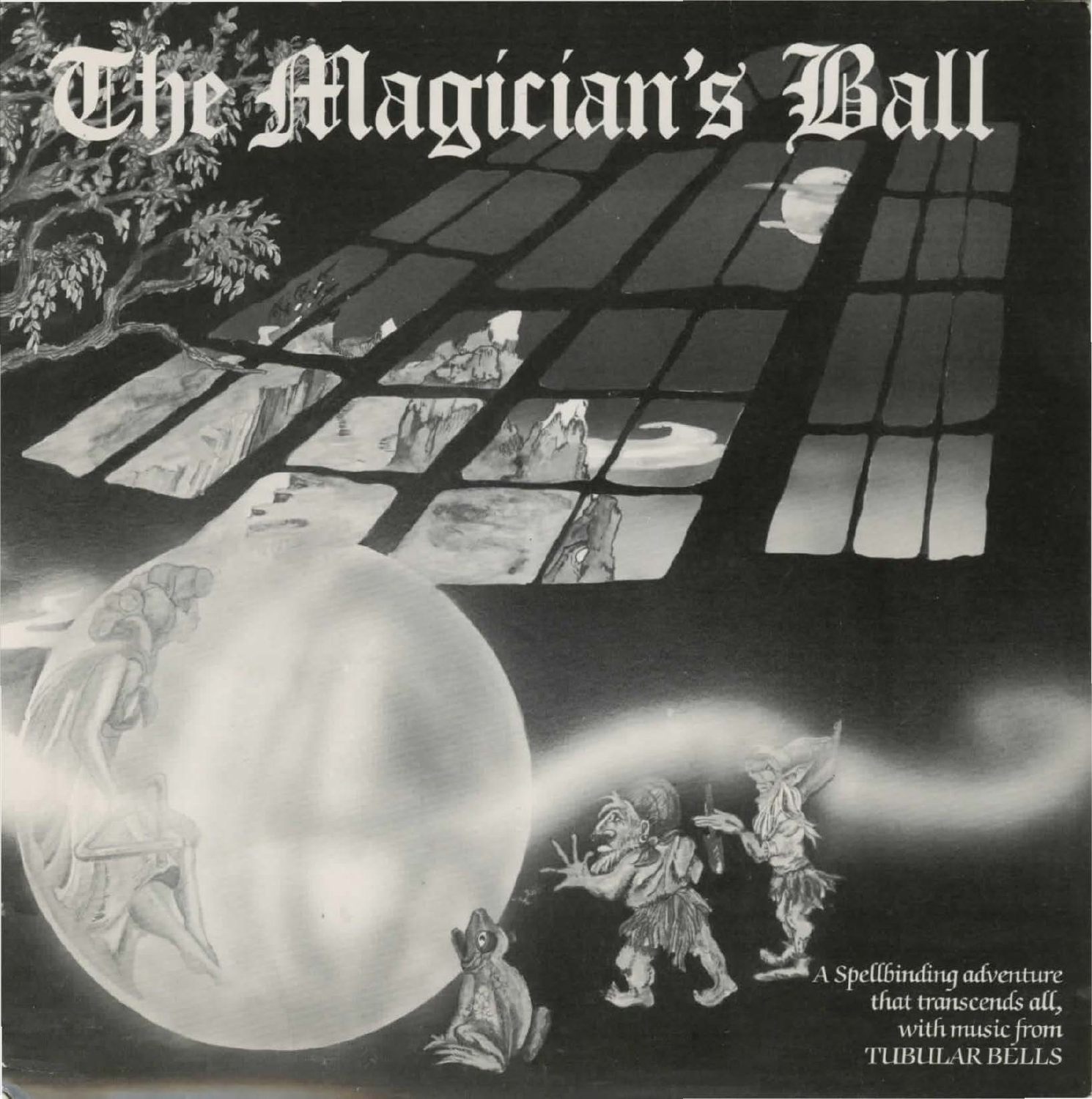CARO was a wanderer. Restlessly seeking adventure, his travels had brought him to a fair land and an audience with the local ruler. So captivated was Caro by the ruler's daughter, raven hair contrasting with the silver chain round her neck, he only half-heard the tale of an evil Magician - a mage steeped in the Dark Arts, who had lived for years in a small house on the country's border, whose conjurings in size-changing, tele-transportation and demonology had blighted the lands around his home and made them his own.

Caro's reverie was broken by a chill, a thunderclap, a blast of air-and the sudden materialisation of the Magician by the ruler's side. The quards who rushed to the attack learned too late of the Magician's latest acquisition, a ring that transformed people to stone and, if he wished, back again. "Since none can challenge me, I claim your lands", roared the sorcerer. "And I claim tribute!"

Caro watched horror-stricken as he reached for Jet, the swirling qusts already enveloping his robes again. Desperately Caro threw himself at the couple: felt a blow, a buffeting, disorientation as the wake of the spell dragged him high above a tumbling landscape. A glimpse of tiles, a sudden jarring impact...

Above him, a hole in the Magician's roof. Around him, all the dangers of the Magician's realm. And ahead of him, a desperate struggle against the power of the Magician and his subjects to free the ruler's daughter and escape with her from the Dark Lands.

## **INSTRUCTIONS**

Loading

Place the cassette tape in the recorder and rewind to the beginning.

Press the SHIFT and RUN/STOP keys together, then CBM 64: press PLAY on the recorder. The program will load and run.

SPECTRUM: Type LOAD" "ENTER, then press play on the recorder. AMSTRAD: Press CONTROL and small ENTER keys. Press PLAY on tape recorder then any key.

Game designed & written by Grant Harrison & Kevin Grieve.

## **GAME PLAY**

The Magician's Ball is an adventure game which accepts commands in simple English. At each location the screen displays a graphic representation of the scene at top left, with a text description beside it and a list of exits beneath. The lower half of the screen displays the player inputs and the game's responses. Commands may be typed when the arrow-shaped prompt is showing.

## **COMMANDS**

The game understands simple English phrases, for example EXAMINE COIN, THROW COIN THROUGH DOOR, and LOOK INSIDE BOX. Some actions do not require an object, such as LOOK, INV (entory), and WAIT. The latter command simply causes some time to pass, although the other characters continue to move about.

The game contains several characters, independent creatures with autonomous actions. You can interact with characters in the same way as objects, for example GIVE CAT TO DEMON. You can talk to other characters by using the format SAY TO NAME "GIVE ME THE